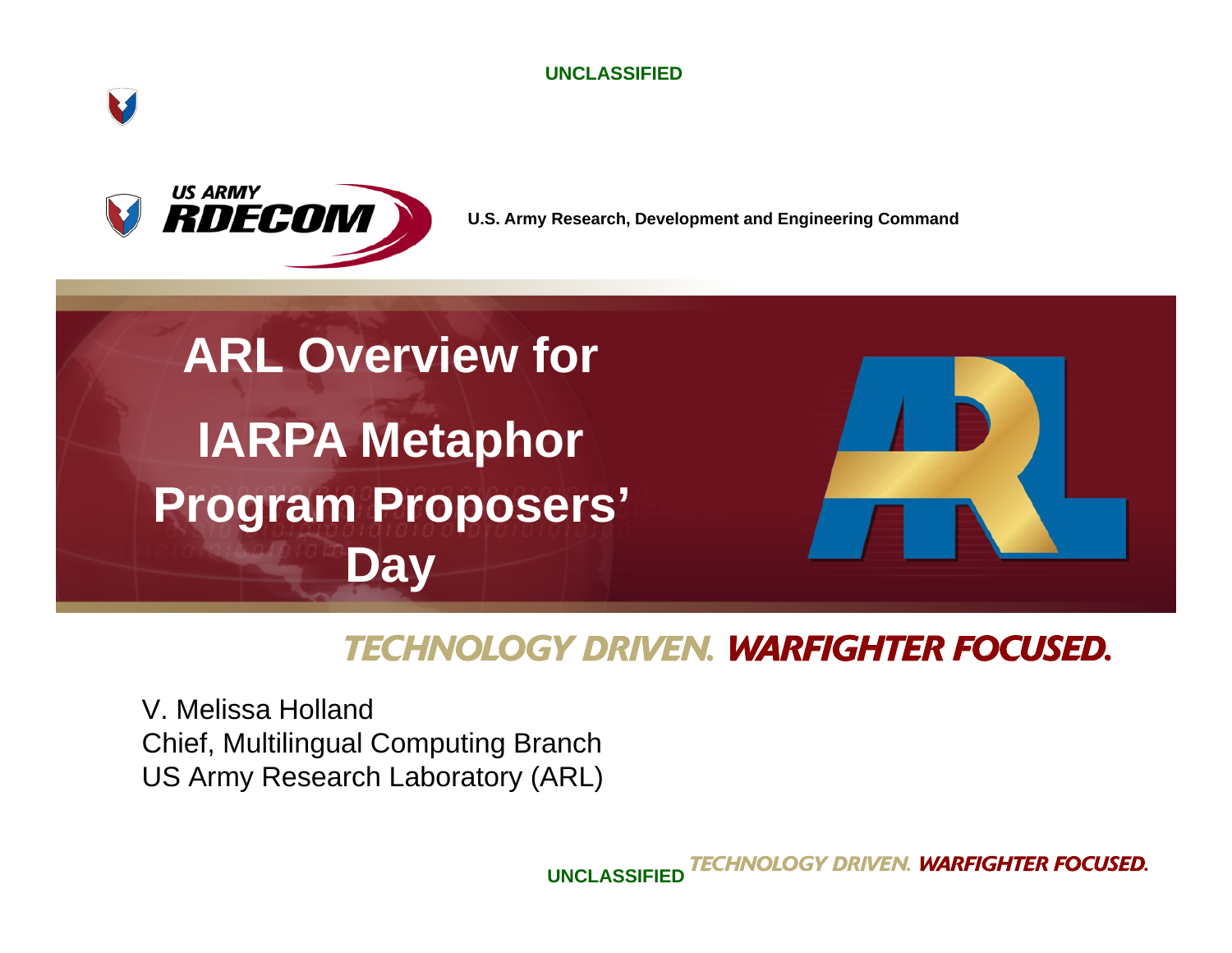U.S. Army Research Laboratory

### Mission and Make-up

**The Army's principal lab for physical, computational, and information sciences: Provide research, technology, and analyses**

- **advanced computing sensors network sciencematerials chemistry human performance**
- **robotics power and energy human-machine interaction**

**Conduct Internal research (1700 scientists, engineers, technicians) and support external research (e.g., Multi-University Research Initiatives, Collaborative Technology Alliances)**

## Location

- **HQ in Adelphi MD (Washington DC suburbs)**
- **Presence at Aberdeen Proving Ground**
- **Army Research Office (ARO) in Research Triangle NC**
- **Field Units co-located with Army posts**









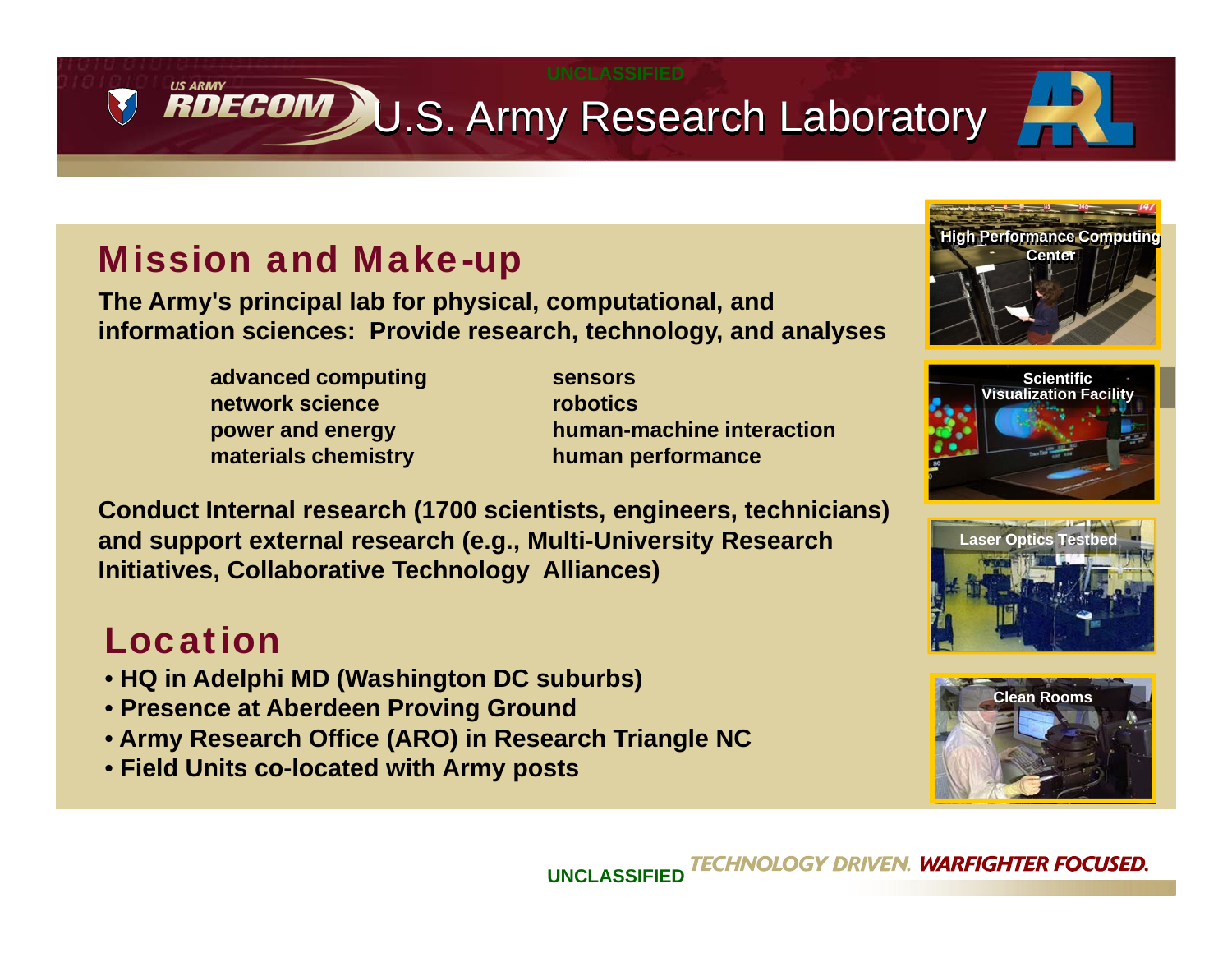

**UNCLASSIFIED**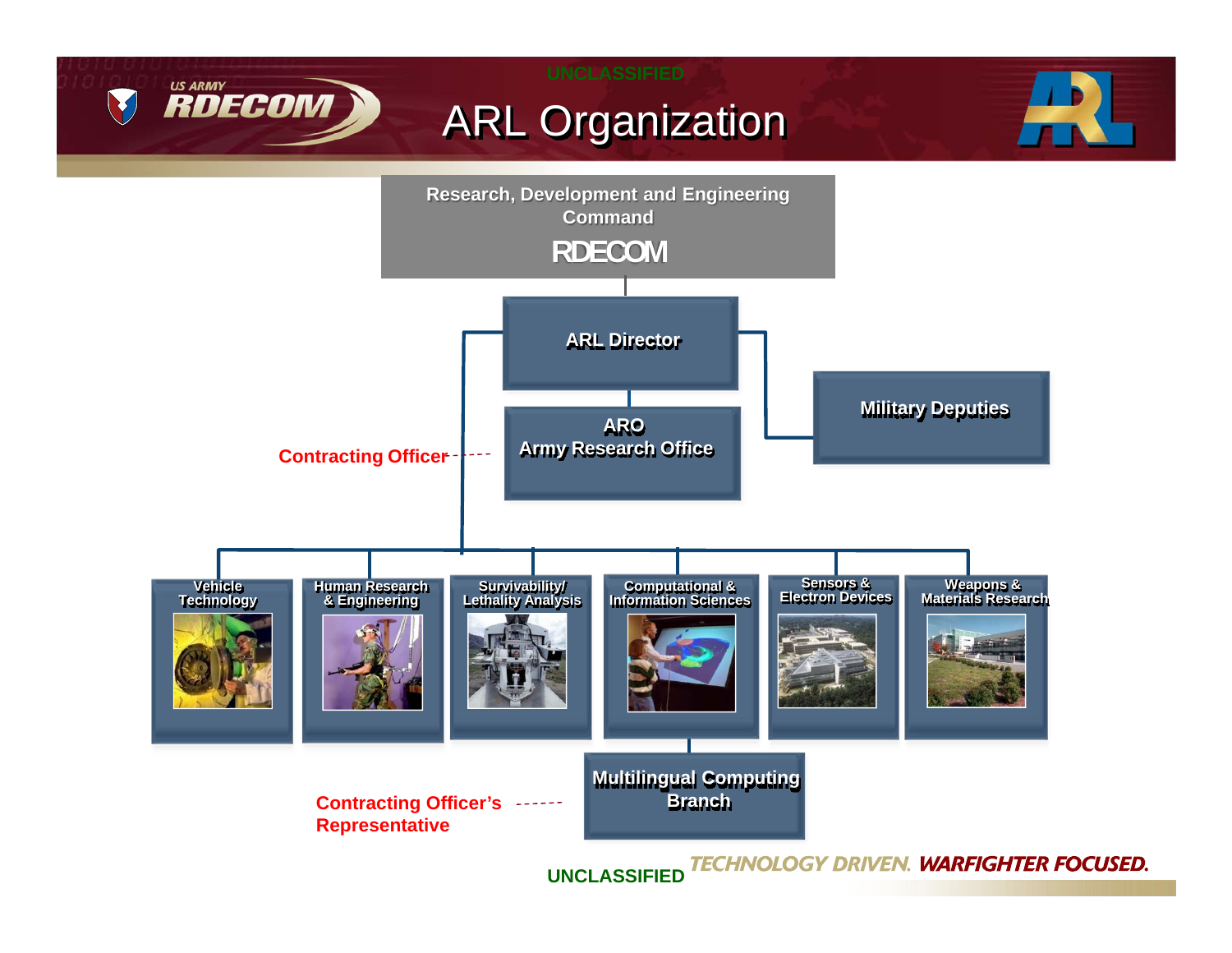

# Contracting Officer Roles



- • CO
	- Awards and modifies contracts, given PM and COR specifications.
	- Obligates government funds.
- $\bullet$  COR (ARL)
	- Approves contracts and mods, given PM concurrence.
	- Reviews and approves vouchers (wide area workflow), reconciles with financial reports.
	- Assists PM with technical review of deliverables (site visits, tech reports, PI meetings).
	- Ensures protection of human research subjects: Receives Institutional Review Board (IRB) protocols and primary IRB reviews; sends these for secondary IRB review (ARL).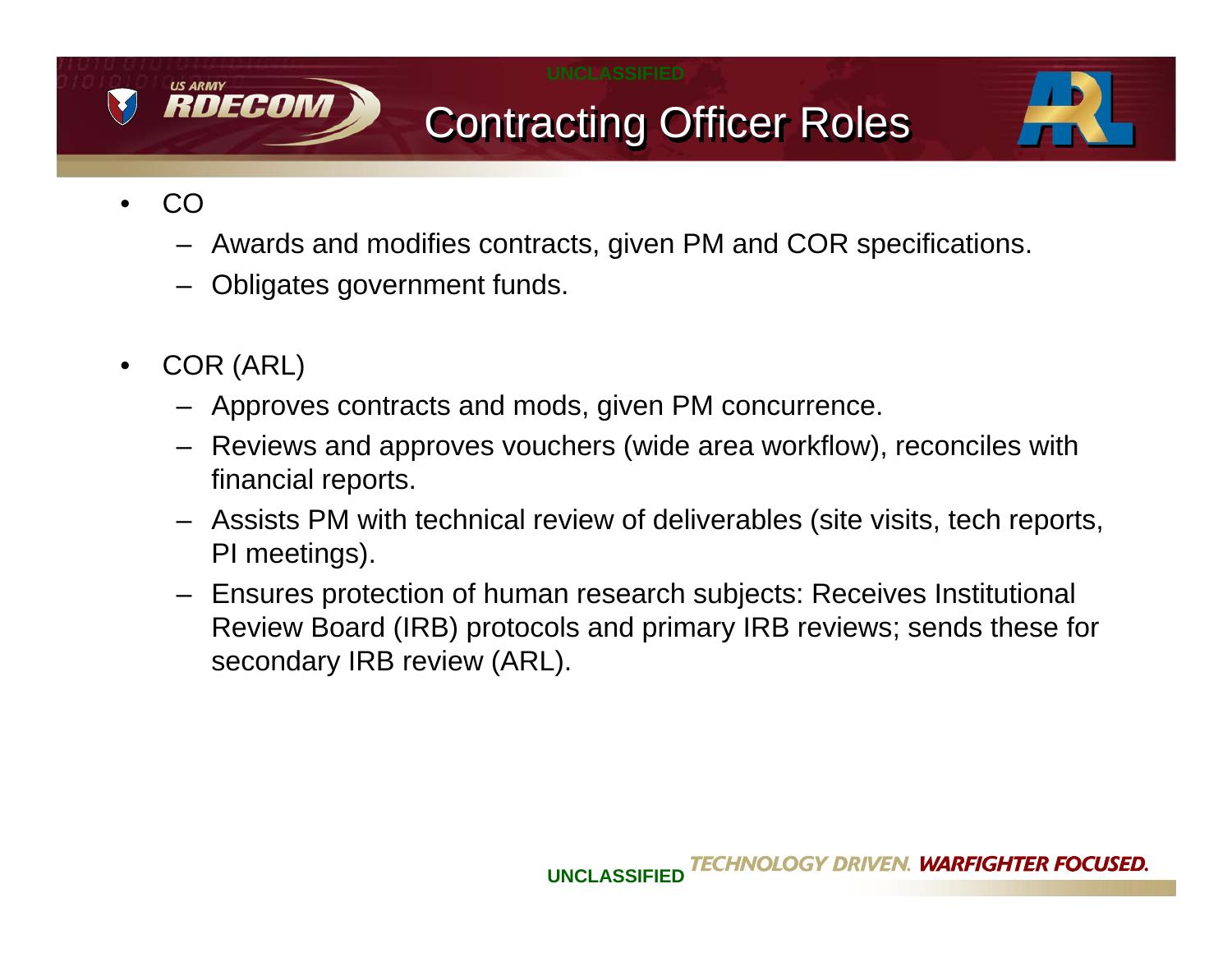

DoD's rule, DoDD 3216.02 "Protection of Human Subjects and Adherence to Ethical Standards in DoD-Supported Research," applies to all DOD Components



TECHNOLOGY DRIVEN. **WARFIGHTER FOCUSED. UNCLASSIFIED**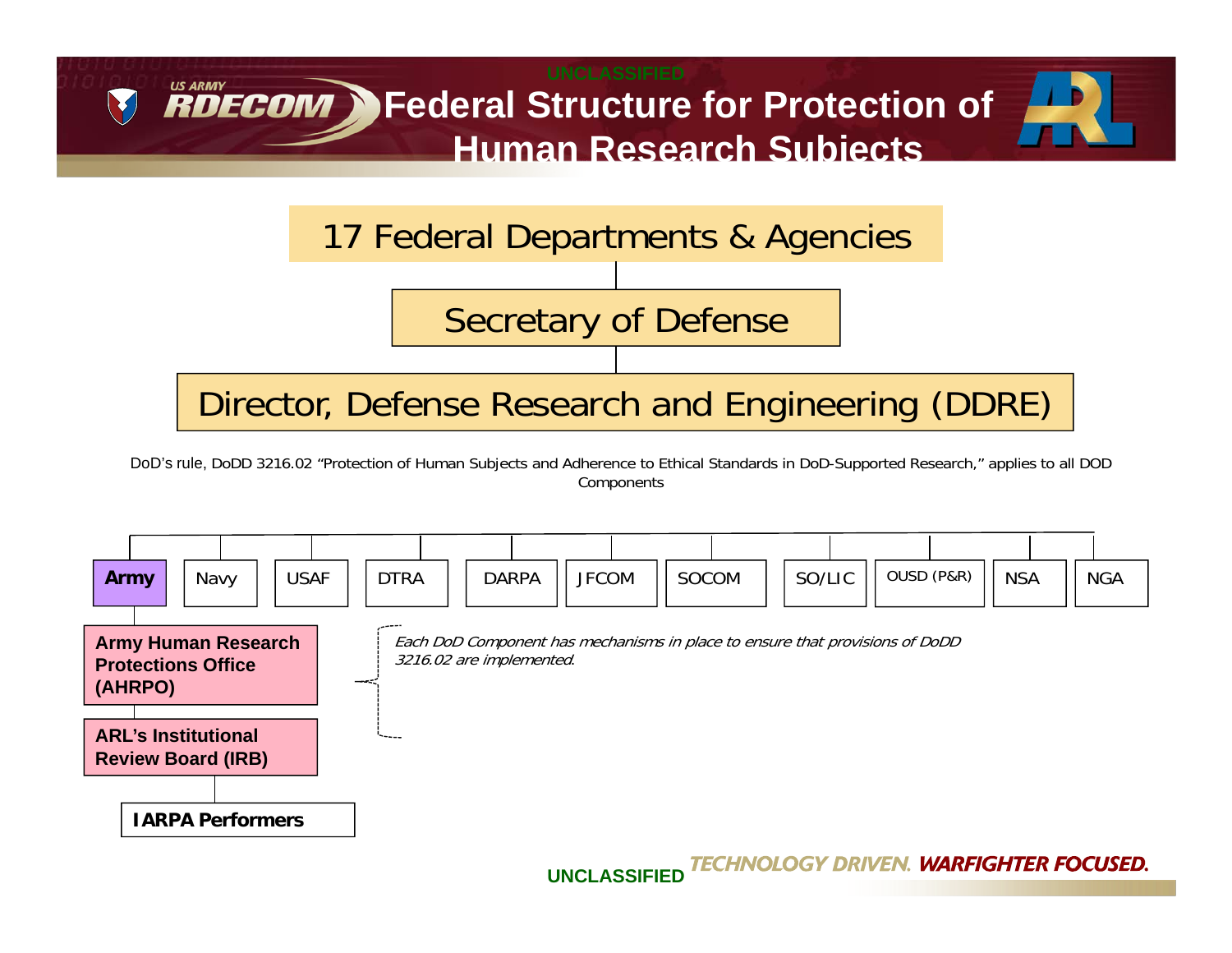



•U.S. Army Research Laboratory (ARL)'s Institutional Review Board (IRB) is hosted by HRED (Human Research and Engineering Directorate). IRB Chair is from HRED.

•ARL's CISD (Computational and Information Sciences Directorate), which executes IARPA programs, has representation on this IRB.

•CISD DIR oversees CISD's IRB participation.

RDECOM

•CISD Human Protections Administrator sits on IRB.

•COR, in CISD, submits PI protocols and primary IRB findings to CISD Human Protections Coordinator.

•CISD Human Protections Coordinator reviews protocols and primary IRB findings, communicates with COR and PI if gaps; submits to ARL IRB for secondary approval